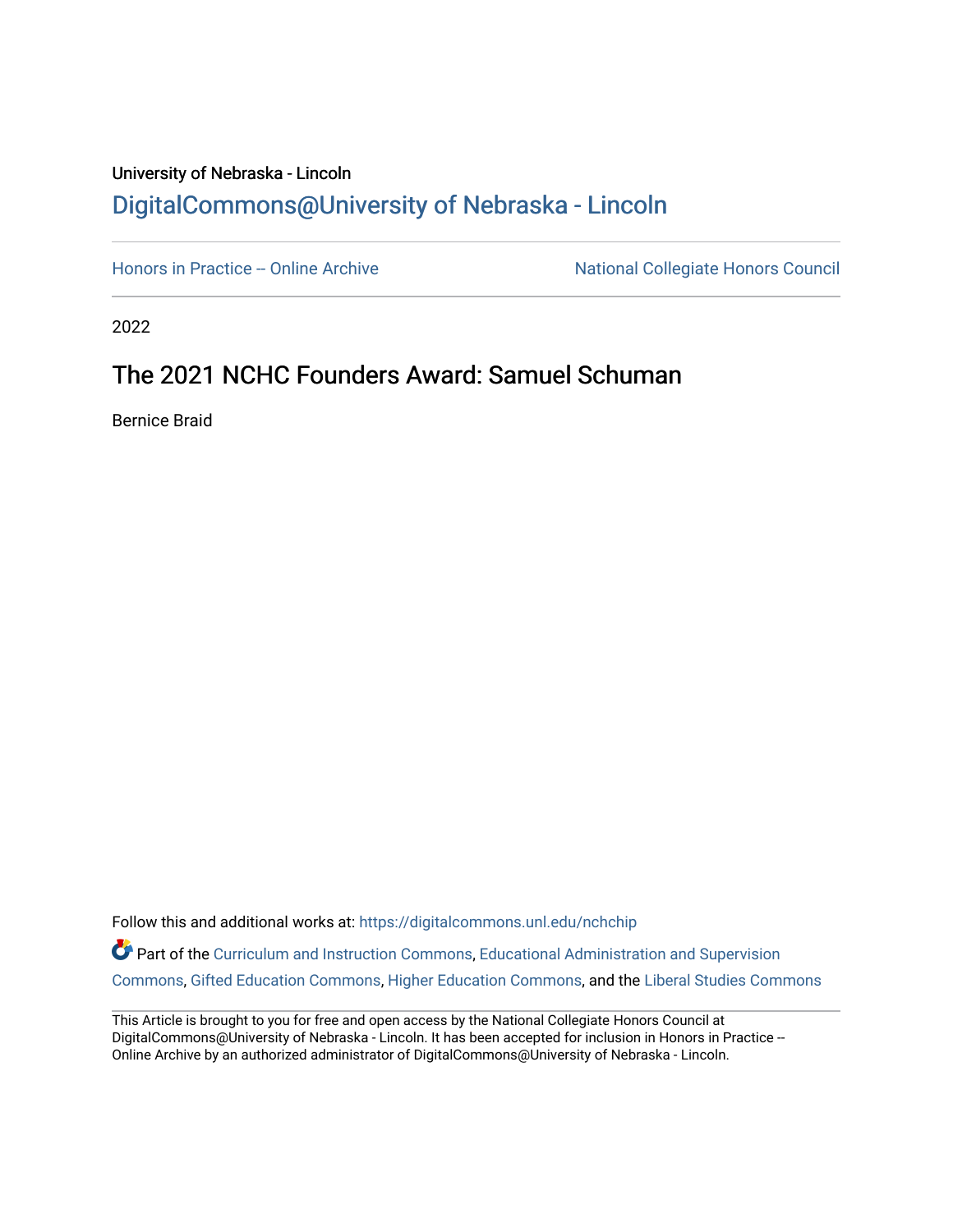# **The 2021 NCHC Founders Award: Samuel Schuman**

### Bernice Braid

Long Island University Brooklyn

**Abstract**: Samuel Schuman (*Beginning in Honors*) is the 2021 recipient of the National Collegiate Honors Council's Founders Award, recognized for his outstanding contributions to both the NCHC and to the professional and scholarly practices of honors education.

**Keywords**: National Collegiate Honors Council (Lincoln, NE)—awards and ceremonies; Schuman, Samuel, 1942–2017; Long Island University–Brooklyn (NY)–Honors College

**Citation:** *Honors in Practice*, 2022, Vol. 18: 5–6

*(What follows is a slightly revised version of Bernice Braid's remarks on the Founders Award recipient*, *delivered at the Annual NCHC Conference in Orlando on Saturday*, *October 30*, *2021.)*

I am delighted to introduce Dr. Samuel Schuman. Sam was one of the most<br>talented and most unusual members of NCHC. He was a classicist, a mod-<br>expirit a sabeles an athlete an authorities at a classic and an appentional ernist, a scholar, an athlete, an outdoorsman, a teacher, and an exceptional officer of this organization. Few people are so gifted at so many things or can strengthen and serve so multi-faceted a group as this one.

I had the pleasure of meeting Sam while he was still running the honors program at the University of Maine in Orono, where I witnessed the generosity and intelligence with which he directed NCHC's only summer Honors Semester in 1978. One of my students participated in that semester and to this day has not forgotten his role in her life. He has been similarly memorable to thousands of NCHC members who experienced the imagination and gusto of his participation in annual conferences, co-inventing Beginning in